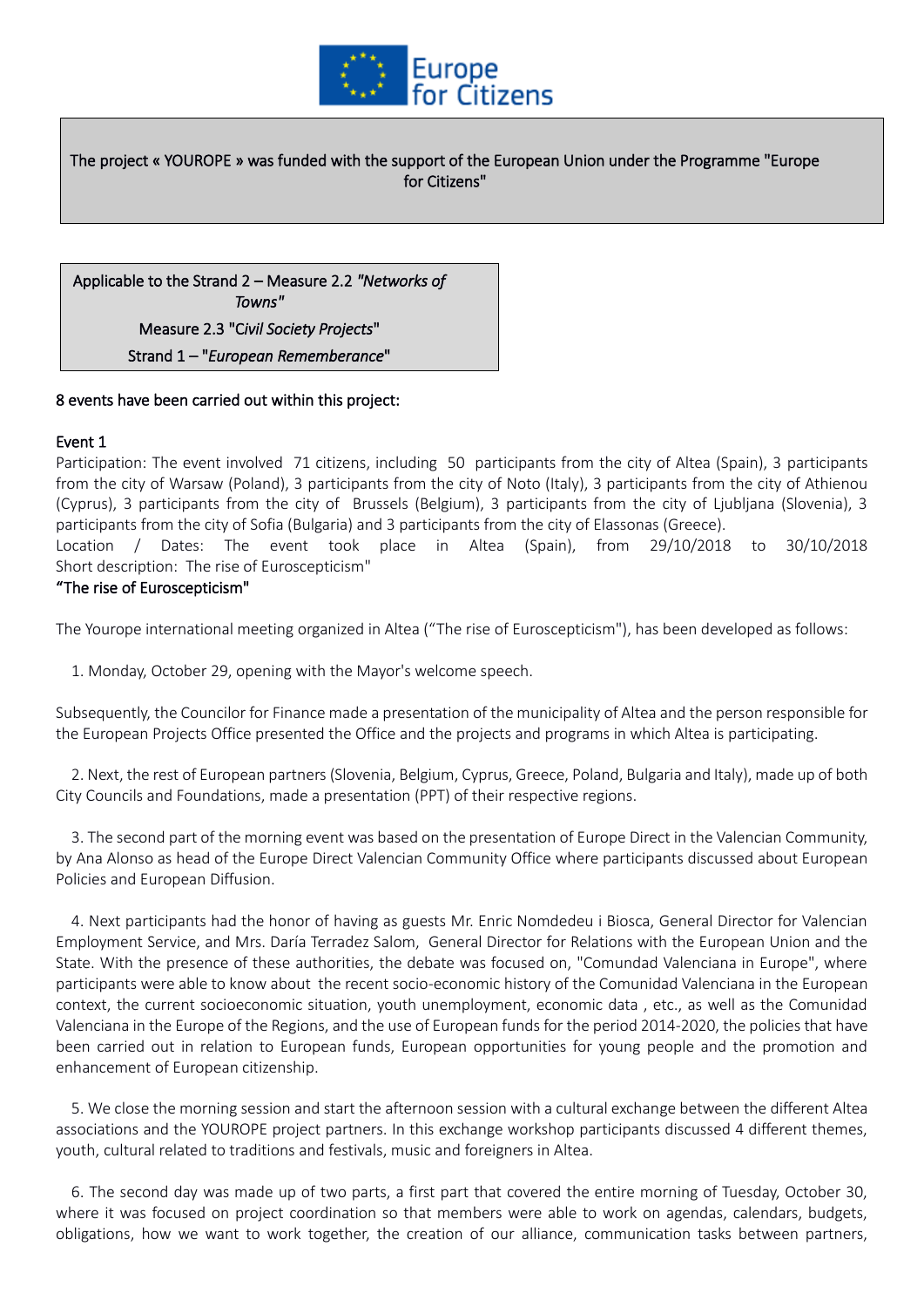communication, dissemination and impact of the project, and logos, following the guidelines of the Europe for Citizens program and strengthening the YOUROPE team.

 7. The afternoon had a very interesting topic, the Intergenerational Debate, which was focus on "Euroscepticism: the importance of the EU". The idea was that this main topic was subdivided in turn into 4 debate subtopics. With this dynamic, we intended to analyse the problem of Euroscepticism and how to face this challenge.

## Event 2

Participation: The event involved 46 citizens, including 3 participants from the city of Altea (Spain), 31 participants from the city of Warsaw (Poland), 2 participants from the city of Noto (Italy), 2 participants from the city of Athienou (Cyprus), 2 participants from the city of Brussels (Belgium), 2 participants from the city of Ljubljana (Slovenia), 2 participants from the city of Sofia (Bulgaria) and 2 participants from the city of Elassona (Greece). Location / Dates: The event took place in Warsaw (Poland), from 21/02/2019 to 22/02/2019

Short description: Euroscepticism between truth and lie"

Day 1st: 21st

February 2019

During the workshops, young people from, among others, Bulgaria, Italy, Cyprus and Spain discussed how Euroscepticism manifests in their homelands. Their task was to focus mainly on whether the national media in general focus on the problems of the European Union and how they describe them. The participants worked in mixed groups, thanks to which everyone could get acquainted with the situation of a state in a completely different part of Europe.

The conclusions were very similar, and among the problems mentioned was weak interest and ignorance of citizens about the function and structure of the European Union, blaming it for crisis in such countries, prejudices in connection with the conflict. There appeared also the thesis, that in many cases, these negative opinions are the responsibility of the media, which base their message on false and selected information, thus manipulating public opinion.

Day 2nd: 22nd

February 2019

During the workshop "Euroscepticism between truth and a lie", guests played the role of journalists. They were divided into teams and went on the streets to ask citizens, what they think about the European Union. After the probe was completed, all groups presented their results.

On the same afternoon, the Creative Lab took place on the use of new technologies in the fight against the phenomenon of Euroscepticism and the possibility of promoting proeuropean attitudes in the EU Member States. The participants had the opportunity to become familiar with marketing tactics as well as the possibilities offered by individual social media.

The workshop plan also included a place to discuss the differences between persuasion and propaganda. They were presented on the basis of an internet campaign before the last presidential election in the United States. At the end, participants were given two tasks to develop in two-person groups. The first concerned a campaign on social media, which would strengthen the European community in local communities. The second task was to develop a website layout for YOUrope Project.

## Event 3

Participation: The event involved 44 citizens, including 3 participants from the city of Altea (Spain), 2 participants from the city of Warsaw (Poland), 2 participants from the city of Noto (Italy), 29 participants from the city of Athienou (Cyprus), 2 participants from the city of Brussels (Belgium), 2 participants from the city of Ljubljana (Slovenia), 2 participants from the city of Sofia (Bulgaria) and 2 participants from the city of Elasona (Greece).

Location / Dates: The event took place in Athienou (Cyprus), from 10/04/2019 to 14/04/2019 Short description: Eu and me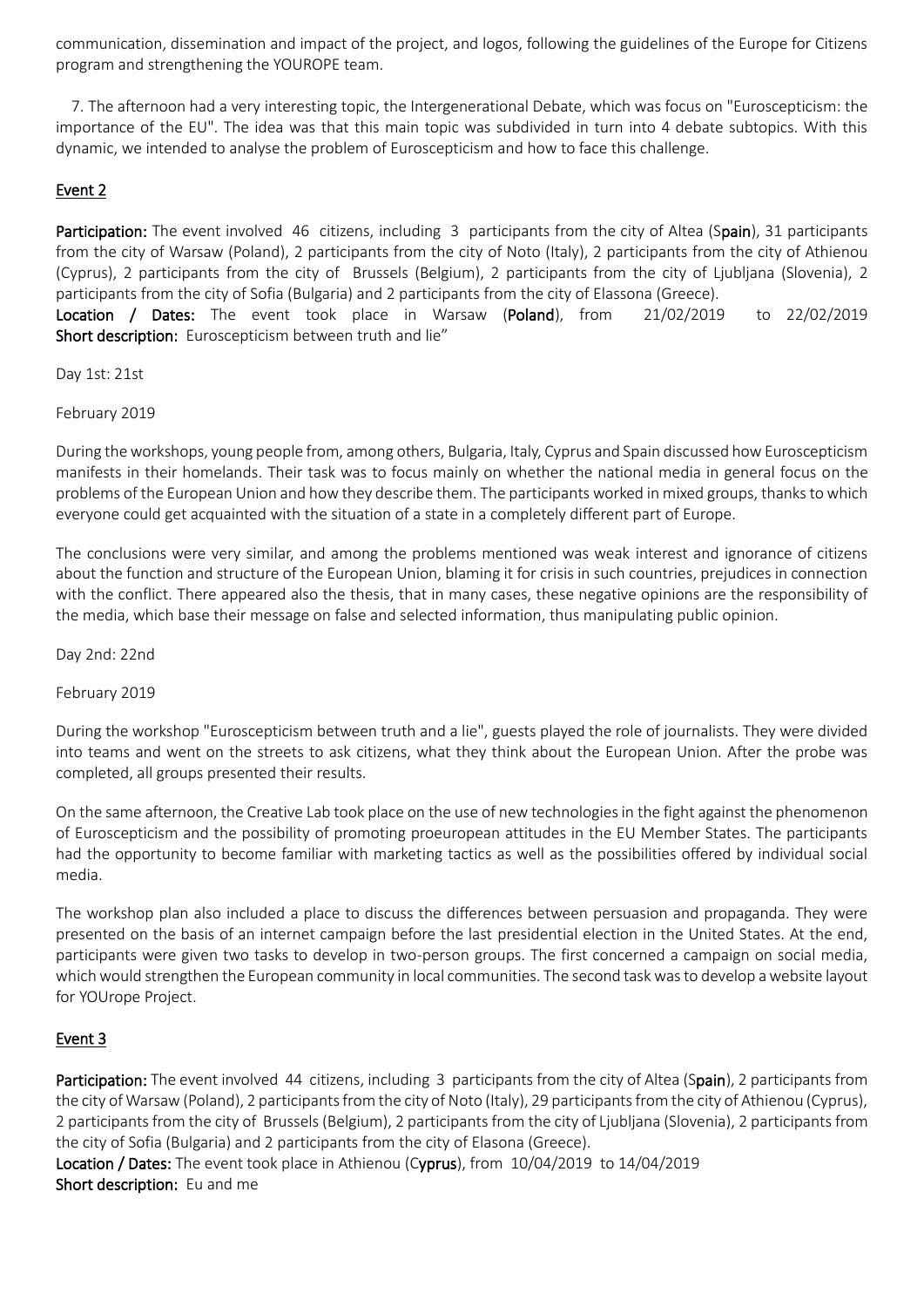The first day of the meeting, that took place at the Municipal Centre for the Youth of Athienou on the 11 th April, started with the registration of the participants. The Mayor of Athienou Mr Kyriacos Kareklas welcomed all and he outlined the intensive work that would take place the two days of the meeting. He explained that the setup in the meeting venue was such that small group of people, from different cities, to be together and to be able to discuss the various matters that would come up at the meeting.

Then Ms Natalia Hurtado Miralles, on behalf of the Lead partner, Municipality of Altea, outlined various items of the work of the project so far, like the Working Group of each partner and how it should stay mobilised, the Local Actions and the preparation of minutes and other supporting documents. She also spoke about the project implementation so far and the next steps in the project.

Afterwards all the participants visited the nearby Monk Kallinikos house, where volunteers of the Municipality presented the production of dairy products -Cyprus cheese "halloumi" and others and a coffee break was given, with the produced products and others.

Returning to the Venue, all the participants attended the Group Activity "What is the EU doing?", where experts and participants discussed on the application of EU policies at regional and local level; they also played the game Scavenger Hunt "Where is the EU?", where participants were divided into groups and after instructions they received, they were asked to find the EU flag on the works of the city. The aim of this game was to realise the importance of the EU funding in the local initiatives.

Then the participants returned to the Venue, where they continued with the Creative Lab "My wishes". Participants were encouraged to express freely their wishes regarding the European Union by Instagram. After a nice lunch, all gathered in the meeting Venue, where there was a presentation by Dr Michaelangelo Anastasiou, Doctor of Sociology, about "EU Challenges". The presentation was very interesting and all the participants contributed to the debate with questions and suggestions.

The day closed with a session of questions and answers about the subjects discussed at this first day. At 20.30 a dinner was given at a local restaurant.

The second day of the meeting, that took place at the Kallinikeio Municipal Museum on the 12th April, started with the registration of the participants. Then an interesting presentation was given by Andreas Kettis, Head of the European Parliament Office in Cyprus, about the subject "The European Elections of 23-26 May 2019 and their importance for the Future of Europe".

Mr Kettis answered many questions that the participants made. He introduced all participants to the website "This time I'm Voting" and guided them for signing up and joining this campaign.

Then 7 Junior Ambassadors of the lyceum of Agios Georgios, Larnaca, presented their work through power point presentation and showed a film prepared for the campaign "This time I'm Voting". This was a European Journey, about Benefits, Worries and Euroscepticism. After that a group of other 7 students of the Museum School of Larnaca sang songs relevant to the event.

After the coffee break a presentation of the Transfer Network "Volunteering Cities" and the Good Practice of Volunteerism of Athienou was given, by the Mayor of Athienou Kyriacos Kareklas and then a presentation of the Kallinikeio Municipal Museum, by the Curator Ms Noni Papoui.

The meeting continued with the participation of all the participants, holding the flags of their countries and walking in the streets of Athienou asking locals if they could recognise from which country they came from. Through this a video was produced promoting EU elections and sharing the spirit that ''United we are stronger''. Returning to the Meeting Venue, an evaluation of the meeting in Athienou, Cyprus took place, with a strategic plan for upcoming steps in the project and the meeting ended with very good results.

At 20.30 a farewell dinner was given at a local restaurant.

# Event 4

Participation: The event involved 46 citizens, including 3 participants from the city of Altea (Spain), 2 participants from the city of Warsaw (Poland), 31 participants from the city of Noto (Italy), 2 participants from the city of Athienou (Cyprus),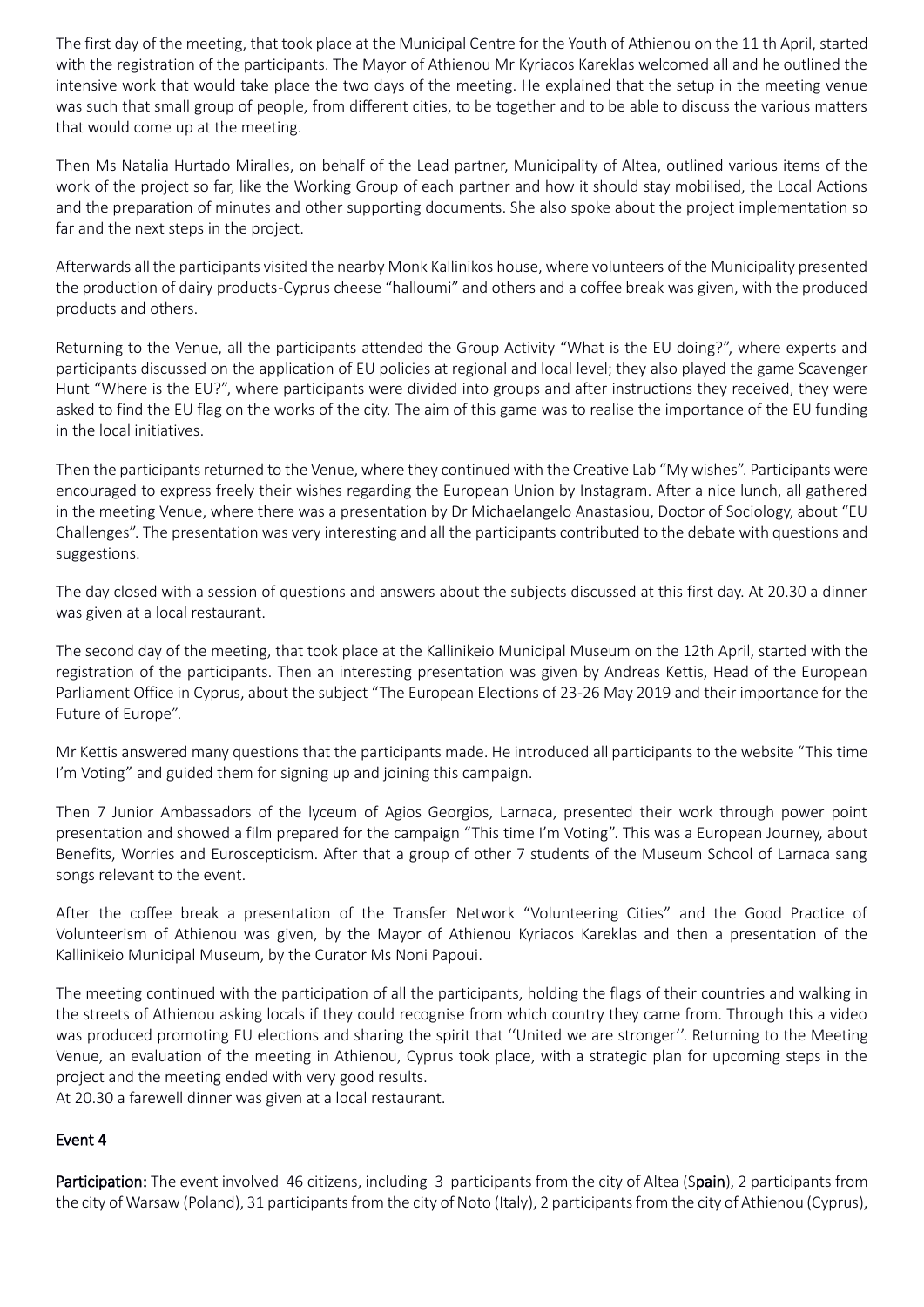2 participants from the city of Brussels (Belgium), 2 participants from the city of Ljubljana (Slovenia), 2 participants from the city of Sofia (Bulgaria) and 2 participants from the city Agia (Greece). Location / Dates: The event took place in Noto (Italy), from 11/06/2019 to 12/06/2019

Short description: Facing the Eu Challenges

### 11 th JUNE

The first day was divided in two moments. The morning was partly dedicated to discussing the project development by reviewing the Project dissemination outputs and comparing ideas and suggestions coming from each representative, included the new partner from Greece, Municipality of Agia. Following this, all the project members took place to the Creative Lab "My wishes", consisting on expressing wishes about positive solutions to the EU challenges and choosing the most suitable for a future declaration through voting. On the other hand, unfortunately, serious family reasons did not allow Dr. Sergio Campanella to hold the scheduled workshop on "How are Local Communities facing the EU challenges".

In the afternoon, all the Yourope members attended the conference on "How is Europe facing the EU challenges?" held by Dr. Davide C. Crimi, independent researcher and past Europe Direct Catania manager. Emanuele Scieri, representative of Municipality of Noto as a project animator, and Alberto Lorente, representative of Municipality of Altea and main coordinator of the Project, were the conference moderators. Four major theme were discussed: 1) the threat of Nationalism, 2) Political and Economic inequality, 3) Democratic deficit, 4) Immigration and refugees. The discussion was actively participated by the attendants through questions from the audience.

### 12 th JUNE

In the morning of the second day the participants held an approximately two-hour debate on the results of the EU elections and future EU challenges (Agenda 2030). This was followed by another two-hour discussion aiming to laying the foundation for an official Project declaration. The necessary steps were clearly explained to the project members by the main coordinator of the Project Alberto Lorente. Following this, important suggestions about how to proceed in the declaration realisation were added by Juan Manuel Revuelta, Director General of Finnova Foundation and representative of Bruxells. Among the point of the declaration, the wished concerning positive solutions to solve the EU problems were taken into account.

The afternoon was spent by all the project members in going sightseeing around Noto city centre though a guided tour of the city. The last activity was the air creative work "Yourope by salt", which involved all the participants in the realisation of a salt drawing of the Project Logo for a public exposition.

Conclusions and evaluations about the meeting in Noto and suggestions on how to move forward in the project implementation also took part at the end of the meeting.

# Event 5

Participation: The event involved 47 citizens, including 3 participants from the city of Altea (Spain), 2 participants from the city of Warsaw (Poland), 2 participants from the city of Noto (Italy), 2 participants from the city of Athienou (Cyprus), 2 participants from the city of Brussels (Belgium), 2 participants from the city of Ljubljana (Slovenia), 2 participants from the city of Sofia (Bulgaria) and 32 participants from the city Agia (Greece).

Location / Dates: The event took place in Agia (Greece), from 2/09/2019 to 5/09/2019 Short description: Me, around EU

On the first day of the meeting the project partners visited the Cultural Center "Chrysallida" in Agia, where they were welcomed by the Deputy Mayor Mr Petros Barberis, who is in charge for Youth and Equality Matters. Mr Barberis expressed the great pleasure of the Mayor of Agia Mr Antonis Gkountaras to host the project YOUROPE in the Municipality of Agia and also the will for contribution and active participation for the successful implementation of the project.

Mr Alberto Lorente Saiz, on behalf of the Municipality of Altea, which is the Lead partner, presented a review of the Project dissemination outputs, discussed with the participants in detail about ideas and suggestions on the implementation of the project and also referred to the way that the Project implementation should be monitored at local level in each partner country.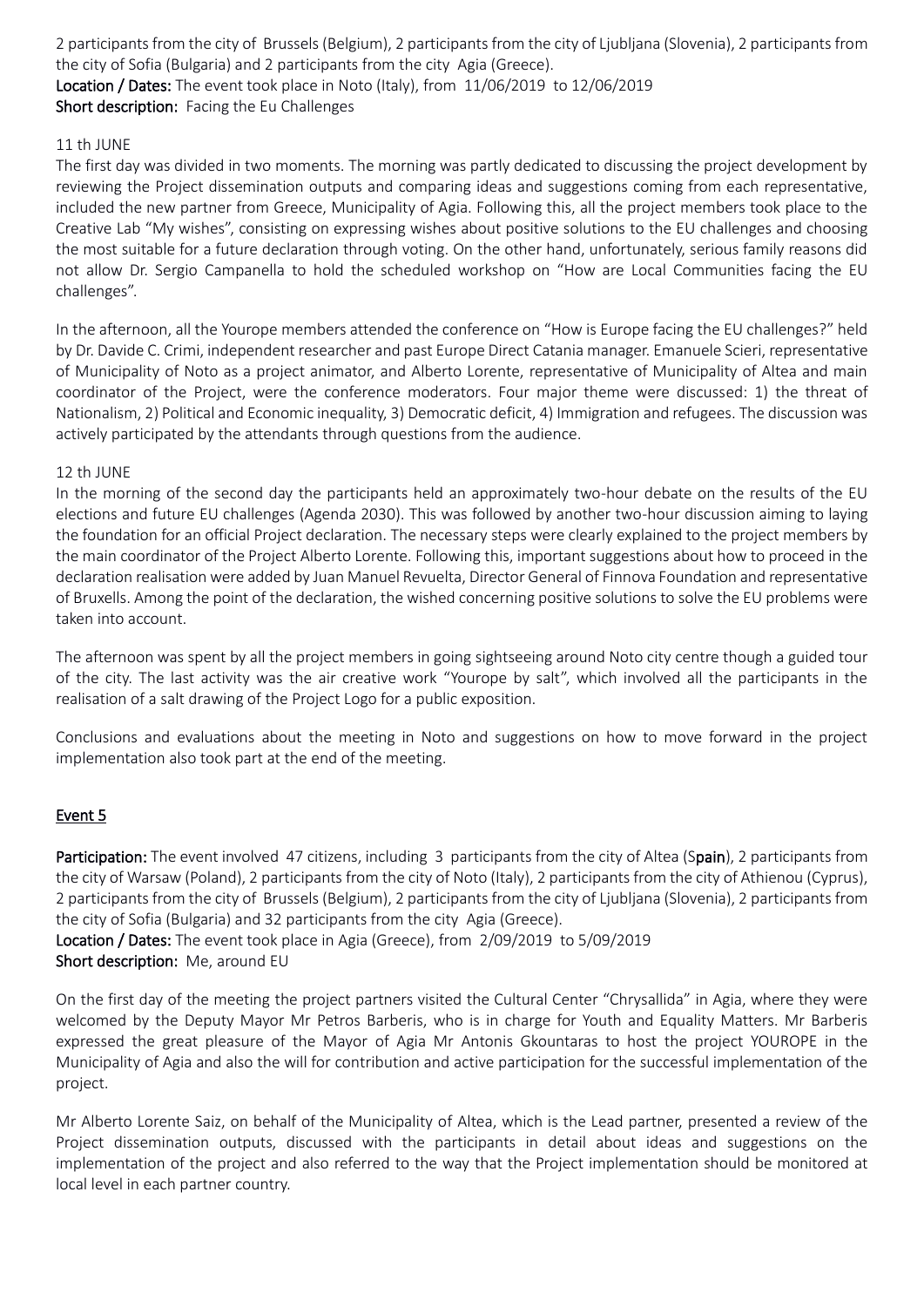A very important and interesting discussion about the project declaration was the next part of the meeting. Mr Alberto Lorente Saiz presented the draft of the declaration first and all of the partners commented on it and made their proposals on the final text. All of the issues that are mentioned in it were discussed in detail as a result of the effort of the partners.

Afterwards the representatives of Finnova presented the final meeting in Brussels and their proposals about it. They explained their idea of organizing a meeting that will include the participation of every country's European Parliament Members and also the participation of a larger number of representatives from each country.

A short while later the workshop "Hi, my name is Europe!" took place. And everybody had the opportunity to talk about the engagement of young people in activities involving the values and ideas of the E.U. in their place.

At noon the participants had lunch in Metaxohori where they had the opportunity to meet the members of the Social Cooperative Enterprise "Agieus" which is an entity that promotes a different approach of helping unemployed people reenter the labour market.

In the afternoon the project partners took part at a guided tour at the Castle of Velika, one of the most important archaeological sites in our region, whose history starts in Ancient Greece and keeps on to the period of the Byzantine Empire.

In the evening all of the participants visited the concert at the "Apple Feast" in Agia and had the opportunity to enjoy the feast together with the locals.

The second day of the meeting started with the gamification workshop "Reflecting about European Principles". A game, where participants were divided into groups and answered to the questions that were found on links supported by the E.U. After that and after the instructions they received, they were asked to play a role game named "Me on a Gullivert map". The aim of this game was to realise the things that bring us all together and that make the E.U. important to each one of us. There were three different groups that worked on each one of the maps and that presented their ideas about the E.U. This was the start of the Social Network Marathon as every team published photos of its map and its teamwork.

After a nice lunch by the beach, the participants visited the Church Museum where they had the opportunity to see icons and other exhibits from the 13th century and additionally they visited St Anthony's church, who is the patron saint of Agia.

Then started the preparations for the Workshop at the Apple Feast – Reflecting the ideas and values of YOUROPE to the local community. All gathered at the main square in Agia where the Exhibition for the Apple Feast was and prepared the ingredients for making traditional sweets with apples together with the locals. For three hours the cooperation, the contribution, the support and the team work of people from so many different countries where a wonderful example of the real meaning of the living together in the E.U. More than 300 people supported this event with their presence. Local member associations and pastry chefs were involved and the result was happiness, joy and a very much bigger YOUROPE family.

At 21.00 a farewell dinner was given at a local restaurant. A wonderful project meeting had come to an end but a much more wonderful friendship among the participants of YOUROPE was there awaiting the next meeting!

## Event 6

Participation: The event involved 47 citizens, including 3 participants from the city of Altea (Spain), 2 participants from the city of Warsaw (Poland), 2 participants from the city of Noto (Italy), 2 participants from the city of Athienou (Cyprus), 2 participants from the city of Brussels (Belgium), 2 participants from the city of Ljubljana (Slovenia), 32 participants from the city of Sofia (Bulgaria) and 2 participants from the city Agia (Greece).

Location / Dates: The event took place in Plovdiv (Bulgaria), from 13/10/2019 to 16/10/2019 Short description: Me, inside EU

### 6 th International Meeting Report

On the first day of the meeting the project partners had the opportunity to start the day with a professional tour guide and to explore the ancient city of Plovdiv (European Capital of Culture 2019). They've visited all the important landmarks of the city, which makes it so unique and diverse, that's it's a symbol for tolerance and inclusion of different races and religions through the history dating back 8000 years. After the exploration, the participants took a little rest and time for self preparation before the official opening.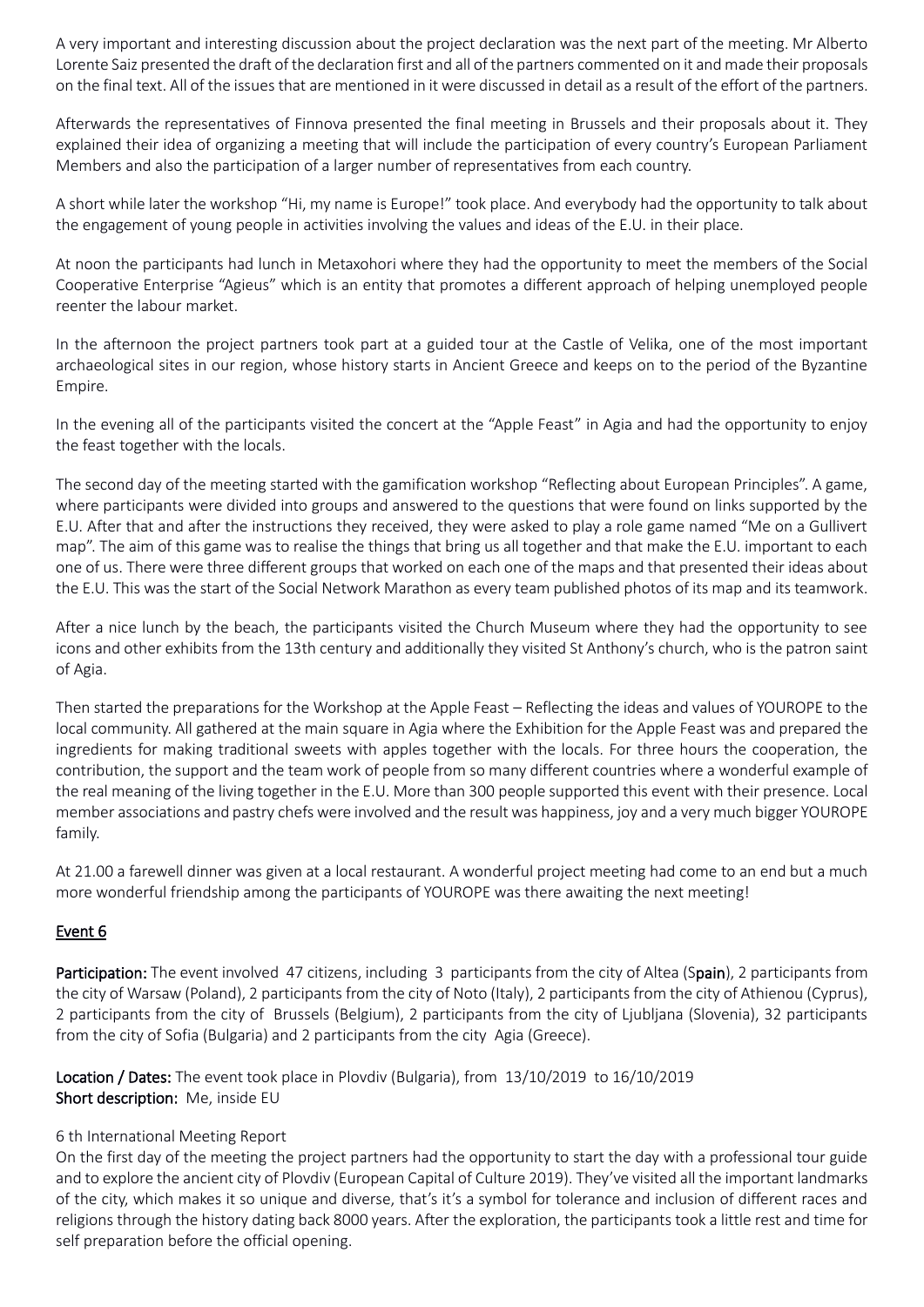They were welcomed by Mr Kristiyan Andreev – President of Bulgarian Youth Association, who is the host and in charge of the Bulgarian partnership of the project, together with Ms Paloma Verdu as representative of the LEAD partner, they've expressed their gratitude to the rest of the representatives for the great work from the previous meetings and wished everyone an active and successful contribution to the implementation of the project, as the final meeting of the Construction Phase.

Mr Kristiyan Andreev opened the sessions with firstly presenting the initiatives done by Bulgarian Youth Association since it's foundation in 2014 and as well videos/presentations of Plovdiv and Bulgaria in order to break the ice.

Later Ms Paloma Verdu took lead in the Project General Implementation "Where are we now so far?", where we've discussed about what happened so far, what local actions and disseminations have been done and how is generally the project implemented with an active discussion and where it's leading to.

After the overview of the project, the next session "My role in the European society" started with people getting divided in smaller groups with different topics in order to brainstorm on what is the meaning of active citizenship and our role in civic life in Europe. Each group had limited time to brainstorm and later they were going clockwise to the next paper question. Eventually each group had the opportunity to present the final ideas they had (with a discussion held by all the groups).

The final activity of the day was also the most fruitful one. The topic was "Our Euro- space. Through different methods and brainstorming, the groups engaged in a deep conversation and discussion about the European youth needs, where many points and views were carried out. A lot was learned.

The evening finished with a traditional Bulgarian dinner in order to experience the local culture. ---------

On the last activity day, we've made a little timeline exchange in order to fit better the activities and the group. We've started with presentation of MasterPeace Foundation and MasterPeace Bulgaria and spoke about peace, stability, security and sustainability through volunteerism, art and music, as Bulgarian Youth Association was deeply involved in this until 2016. There was also videos and presentation of the International Day of Peace, which is celebrated Worldwide on 21 st of September.

Later we've went outside to the local park and all the participants had to make a positive message on paper/emotion through acting and a video about Peace, as this is something, which is important not only for the stability of the European union, but as well, for the world.

Since Plovdiv is European capital of culture, we've visited Foundation Plovdiv 2019, which is managing all the events and organization of Plovdiv as such during all the years from a candidate to a full Culture capital. We've visited 2 art galleries and started our next task from there.

Again, the representatives were divided in groups and had to think for 2-3 questions on the topic of "What is the EU doing in order to improve my life?" and later, they had to interact/engage with the local people and make interviews with those questions and film it.

The most important part of the day was the conclusion of the Declaration and defining it's dissemination strategy, led by Mrs Paloma Verdu. After a detailed presentation and the followed discussion with which the final dates of the Brussels meeting were decided as 01-04 February 2020. The Group had to make a message and a promotional video of the declaration itself. First it started with individual groups by nationalities and it ended with one whole group with common objectives in order to raise the awareness of the importance of the declaration. It wen't really well and professionally done.

The end of the activities finished with the "Open space for suggestions", for which the Polish representatives took initiative. They presented to us the communication channels where we can promote the declaration, the mass media and how news could be turned into fake news and how to be careful and try to prevent getting misinformed or to misinform others.

The day finished with a general evaluation of the meeting in Plovdiv (Bulgaria), where everybody had the chance to express their gratitude to the hosts for the good organization.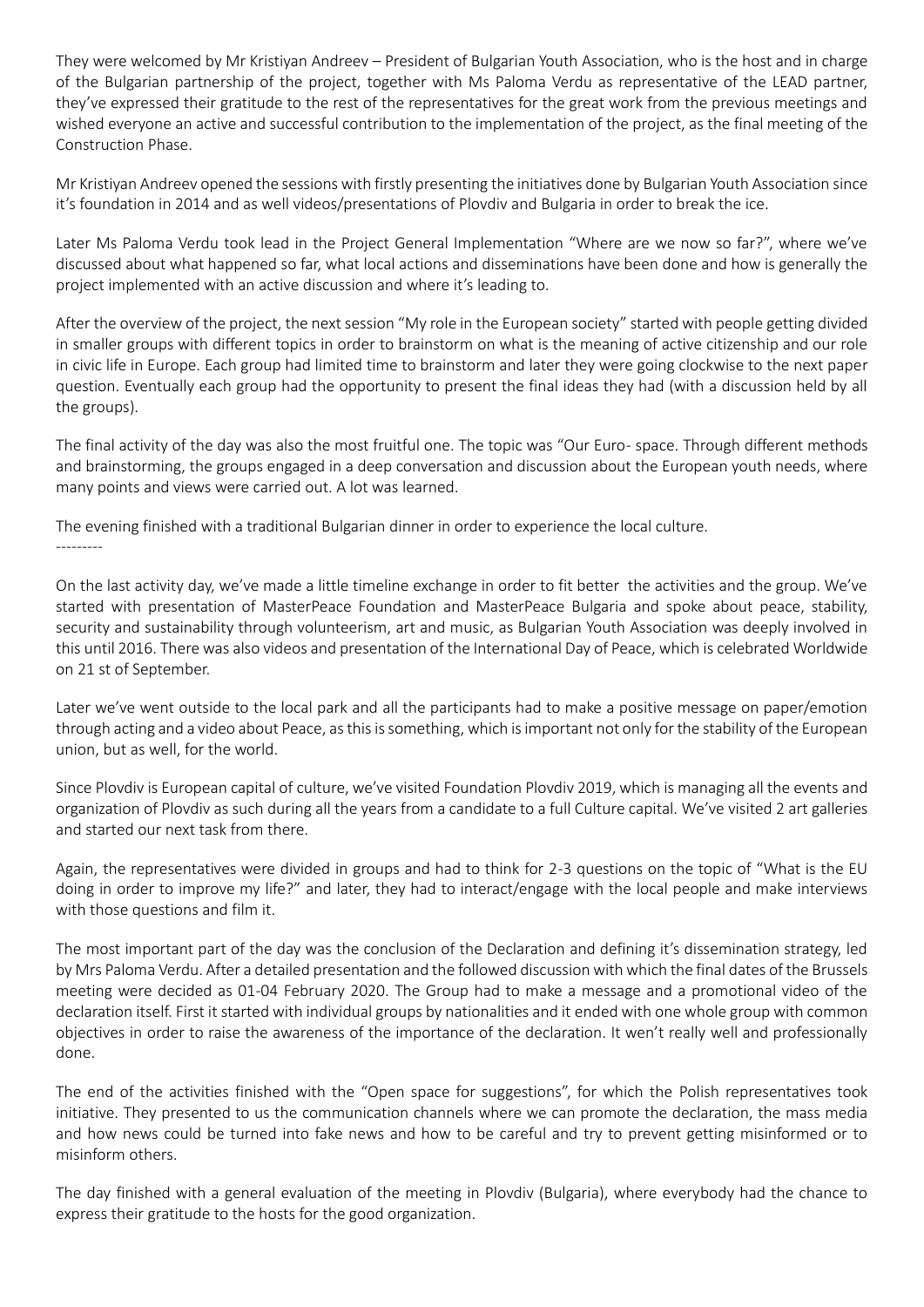The guests didn't go with empty hands, as they were sent with hugs and gifts from Plovdiv for the way back. The official night finished at the most traditional Bulgarian restaurant in Plovdiv and with a lot of dances and good emotions and memories which to carry on for the next stages. The unofficial night was an initiated karaoke among the members, people from different cultures and background singing together for the farewell all night and looking optimistic towards a better and united Europe!

## Event 7

Participation: The event involved 173 citizens, including 151 participants from the city of Ljubljana and Litija (Slovenia), 3 participants from the city of Altea (Spain) etc.2 participants from Brussels (Belgium), 3 participants from Agia (Greece), 5 participants from Noto and Avola (Italy), 3 participants form Warsavia and Krakow (Poland), 3 participants from Sofia (Bulgaria), 3 participants form Athienou Cyprus

Location / Dates: The event took place in Ljubljana (Slovenia), from 20/11/2019 to 23/11/2019

## Short description:

In Slovenia, Ljubljana the prefinal stage of the project was implemented trough event number 7 where the participants embraced the EU is home stage of the project and preparations were put in place in order to prepare for the final concluding event in Brussels.

On the first day of the meetingprogramethe emphasis was put on the previous tasks completed and further details were forwarded in order to comply with the project management. The internal follow up was concluded with the short workplan for the street action which was aimed to local Slovenian population gathering impressions from pedestrians at the Ljubljana Centre square. The participants engaged, interviewed and recorded their interactions among different age groups to gather the responses of locals on the topic of their perception of EU. After the street action the participants have expanded the knowledge on cultural heritage of city of Ljubljana trough a guided tour of historical centre of the capital of Slovenia. The lunch was organized in a special place with the aim to showcase a social business enterprise contributing towards migrant integration in the Slovenian society and to ensure the livelihood of migrants. The participants experienced different cuisine from the native countries prepared by migrants living in Slovenia. The rest of the programme was held in a special venue of House of Europe in Slovenia where they were greeted byMr.Zoran StančičHead of the European Commission Representation in Slovenia. The e vent continued withmoderated round table with youth. All international participants were tasked with guidance and support to Slovenian high school pupils during the round table with renown Slovenian politician and ex MEP, Mr. Ivo Vajgl. Round table was excellent opportunity for over 140 pupils of 3 rd grade of Gymnasium for direct interactions,discussing the current issues, forming views and planting foundations among the high school population for furtherdevelopment of interest in EU political agenda. Before the round table The Slovenian pupils have explored the interactive multimedia centre of House of Europe in Ljubljana and got to knowthe opportunities for formal and informal education through EU funded opportunities.

On the second day of the meeting the programme continued in the venue of the House of Europe where the active citizenship was addressed through the work of Slovenian NGOs dealing with migrant related issues. The representatives of Amnesty

International and SlovenskaFilantropija introduced their organizations and their work in this field which also sparked the debate among the participants on how the situation is dealt with in their countries. After the debate the participants continued with the group work on the final retouch of the project declaration for the public reading and sharing of ideas for dissemination of declaration. The work done in the street action was revised and viewed by all participants.After the group work meeting the programme concluded with the guided tour of Multimedia centre of the house of Europe and lecture with quiz where participants reinforced their knowledge on functioning of EU bodies and their role in decision making process. Also on the second day another round table with mr. Vajgl for 3 different classes of 3rd grade pupils was held.

All the programme activities where implemented with the great impact from all participants which were also creators of parts of the program, mutual interactions among participants and active involvement was achieved through different work methods such us group work, rotations, quizzes, roleplay- making interviews, implementation of street action: ˝How should the perfect European Union be" (doing videos with locals) and excellent animation of the pupils at the round table.